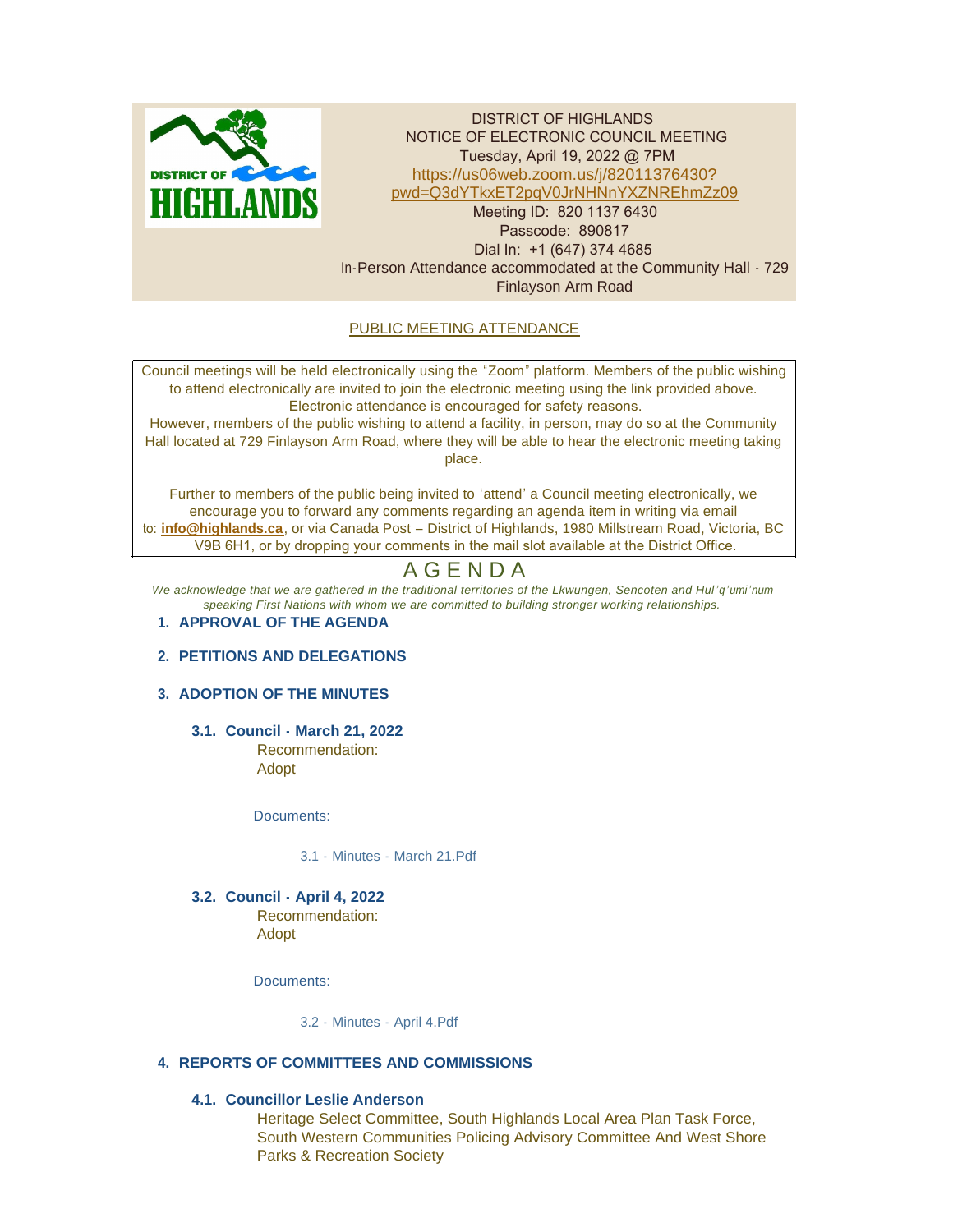### **Councillor Ann Baird 4.2.**

CRD Climate Action Committee And CRD Housing Trust Fund Commission

### **Councillor Gord Baird 4.3.**

CRD Regional Water Supply Commission, CRD JDF Water Distribution Commission And Sustainable Land Use Select Committee

Documents:

[4.3 - Councillor Baird Update Apr 4 2022.Pdf](https://www.highlands.ca/AgendaCenter/ViewFile/Item/7083?fileID=6707)

#### **Councillor Marcie McLean 4.4.**

Coexisting With Carnivores Alliance And Greater Victoria Family Court And Youth Justice Committee

#### **Councillor Karel Roessingh 4.5.**

Capital Region Emergency Services Telecommunications, CRD Arts And Greater Victoria Public Library Board

#### **4.6. Councillor Rose Stanton**

Emergency Planning Committee, Intermunicipal Committee on Disability Issues And Social Sustainability Select Committee

#### **Mayor's Report 4.7.**

Documents:

4.7 - [Mayors Report -](https://www.highlands.ca/AgendaCenter/ViewFile/Item/7084?fileID=6708) Apr 4.Pdf

#### **RATIFICATION OF COMMITTEE RECOMMENDATIONS 5.**

#### **Special Committee Of The Whole - March 28, 2022 5.1.**

# **RE: COVID-19 SAFE RESTART GRANT – ALLOCATION FOR ROSS DURRANCE ROAD PATCHING**

Recommendation:

That The Use Of \$16,780 Of The COVID-19 Safe Restart Grant Be Approved For Patching To Ross Durrance Road In The Vicinity Of The Mt. Work Park Access.

Documents:

5.1 - [Recommendation From Special CoTW -](https://www.highlands.ca/AgendaCenter/ViewFile/Item/7070?fileID=6709) March 28.Pdf

### **Committee Of The Whole - April 11, 2022 5.2.**

### **RE: GRANT IN AID FUNDING**

| That The 2022 Grant In Aid Funding Be Awarded As Follows:            |  |  |
|----------------------------------------------------------------------|--|--|
| \$3000                                                               |  |  |
| \$3000                                                               |  |  |
| \$2000                                                               |  |  |
| \$500                                                                |  |  |
| \$1000                                                               |  |  |
| \$1000                                                               |  |  |
| \$200                                                                |  |  |
| \$500                                                                |  |  |
| Capital Region Food And Agriculture Initiatives Round Table<br>\$500 |  |  |
|                                                                      |  |  |
|                                                                      |  |  |
|                                                                      |  |  |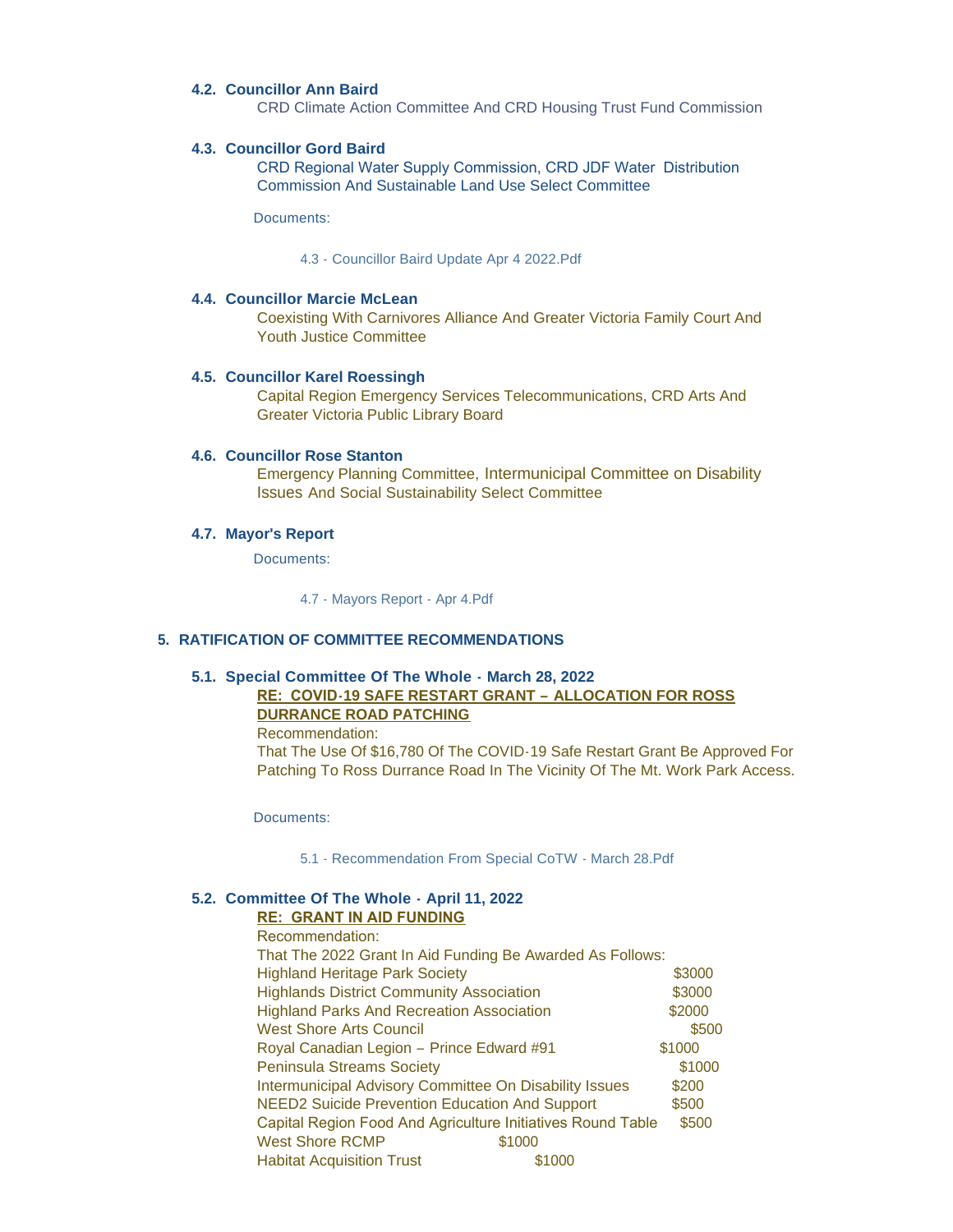Documents:

[5.1-5.4 Recommendations From CoTW -](https://www.highlands.ca/AgendaCenter/ViewFile/Item/7085?fileID=6710) April 11.Pdf

### **Committee Of The Whole - April 11, 2022 5.3.**

# **RE: BC ENERGY STEP CODE IMPLEMENTATION**

Recommendation:

That Staff Prepare A Report On The Implications Of Implementing The Following BC Step Code Approach:

⦁ Require Step 3 As A Condition For New Standard (Part 9) Residential Buildings Less Than 75 M2

⦁ Require Step 4 As A Condition For New Standard (Part 9) Residential Buildings 75 M2 To 300 M2

⦁ Require Step 5 As A Condition For New Standard (Part 9) Residential Buildings Greater Than 300 M2

Including Alignment With Applicable District Of Highlands Bylaws, Provincial Legislation, And Incorporation Of Low Carbon Energy Systems (LCES) Incentives.

Documents:

[5.1-5.4 Recommendations From CoTW -](https://www.highlands.ca/AgendaCenter/ViewFile/Item/7086?fileID=6711) April 11.Pdf

### **Committee Of The Whole - April 11, 2022 5.4.**

# **RE: 2022 WORK PLAN – HERITAGE SELECT COMMITTEE**

Recommendation: That The Heritage Select Committee 2022 Work Plan Be Approved As Presented.

Documents:

[5.1-5.4 Recommendations From CoTW -](https://www.highlands.ca/AgendaCenter/ViewFile/Item/7087?fileID=6712) April 11.Pdf

### **Committee Of The Whole - April 11, 2022 5.5.**

**FIVE YEAR FINANCIAL PLAN 2022-2026**

Recommendation:

That Staff Be Directed To Bring Forward A Financial Plan Bylaw And Tax Rates Bylaw To The May 2, 2022 Council Meeting Based On Current Tax Policy And Draft Budget.

Documents:

[5.1-5.4 Recommendations From CoTW - April 11.Pdf](https://www.highlands.ca/AgendaCenter/ViewFile/Item/7088?fileID=6713)

#### **INTRODUCTION OF LATE ITEMS 6.**

#### **UNFINISHED BUSINESS 7.**

#### **CORRESPONDENCE 8.**

# **Correspondence, Alistair MacGregor, MP, March 17, 2022 8.1. RE: BILL C-216, THE HEALTH-BASED APPROACH TO SUBSTANCE USE ACT**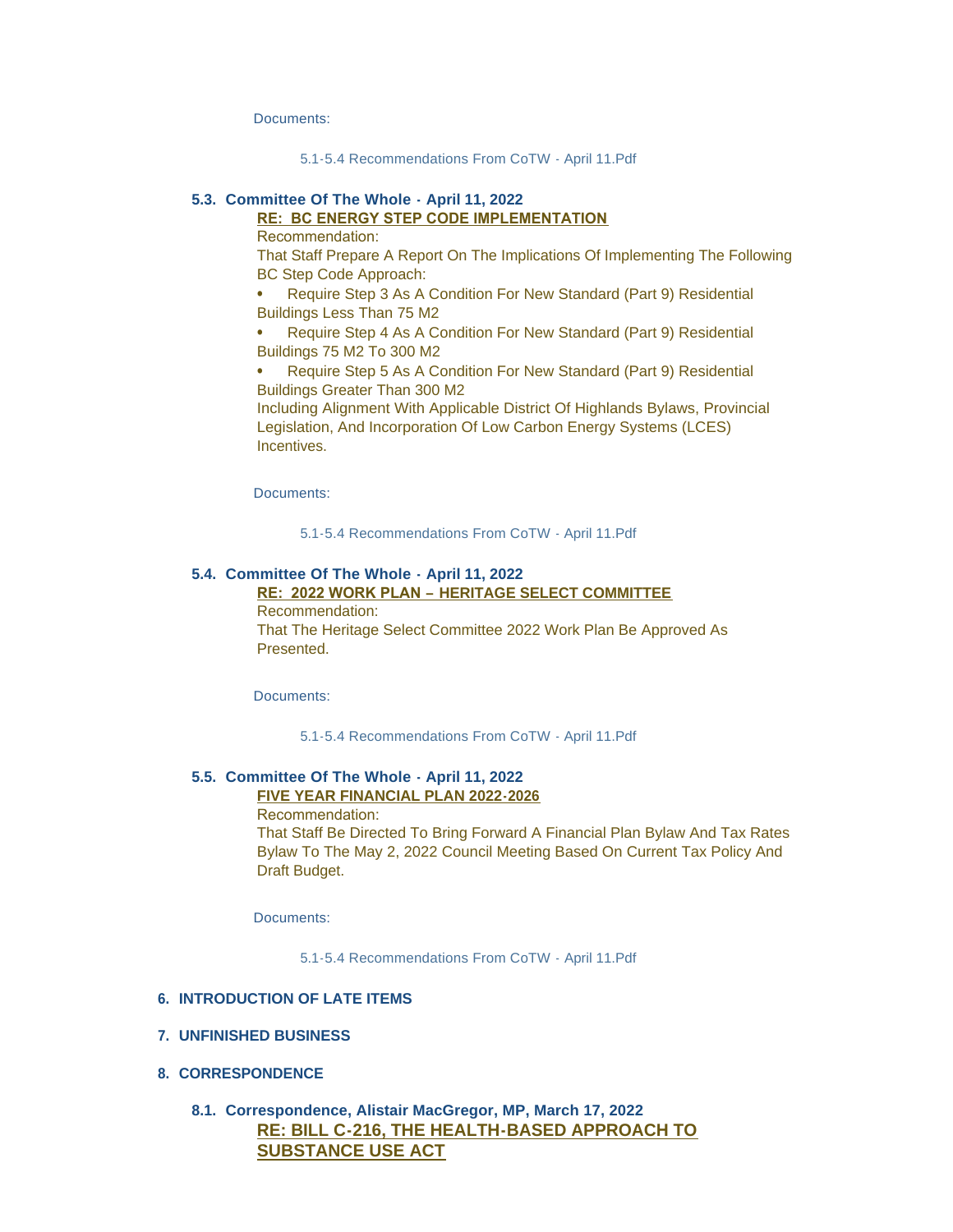Documents:

8.1 - Corresp - [Bill C-216, The Health-Based Approach To Substance Use Act](https://www.highlands.ca/AgendaCenter/ViewFile/Item/7071?fileID=6719)  - A MacGregor MP.pdf

### **BYLAWS 9.**

### **NEW BUSINESS 10.**

#### **Report, Corporate Officer, March 29, 2022 10.1.**

### **RE: VICTORIA CYCLING ASSOCIATION – CYCLING RACE REQUEST** Recommendation:

That Council Approve The Cycling Races Hosted By The Victoria Cycling Association And Occupancy Of Millstream And Caleb Pike Roads As Listed Below:

- ⦁ Sunday, April 10, 2022 10:00 AM To 1:30 PM
- ⦁ Sunday, May 1, 2022 10:00 AM To 1:30 PM
- ⦁ Wednesday, May 11, 2022 5:30 PM To 8:00 PM
- ⦁ Wednesday, June 29, 2022 5:30 PM To 8:00 PM

Subject To The Event Organizer Entering Into A Public Property Occupancy Agreement, Substantially As Shown Attached To The Report Of The Corporate Officer Dated March 29, 2022; And

That The Corporate Officer Be Authorized To Execute Such Agreement On Behalf Of The District Of Highlands.

Documents:

10.1 - Report - [Victoria Cycling Assoc Broad Street Cycles.pdf](https://www.highlands.ca/AgendaCenter/ViewFile/Item/7072?fileID=6714)

### **Report, Corporate Officer, March 30, 2022 10.2.**

# **RE: COMMUNITY HALL RENTAL WAIVER REQUEST – HIGHLANDS DISTRICT COMMUNITY ASSOCIATION**

Recommendation:

That Council Provide Direction On The Request From The Highlands District Community Association Regarding A Rental Waiver Of The Community Hall For A Community Workshop To Be Held April 27, 2022 From 6:00 Pm To 9:00 Pm.

Documents:

10.2 - Report - [Community Hall Waiver Request -](https://www.highlands.ca/AgendaCenter/ViewFile/Item/7073?fileID=6715) Apr 27\_HDCA.pdf

### **Report, Municipal Planner, March 29, 2022 10.3.**

# **RE: INTRODUCTORY REPORT: APPLICATION RZ-01-21 – 499 MILLSTREAM LAKE ROAD**

Recommendation:

That The Application Be Referred To The Heritage Select Committee And The Sustainable Land Use Select Committee For Each To Recommend To Council Whether It Supports Or Does Not Support The Application Based On Each Select Committee's Mandate.

Documents: